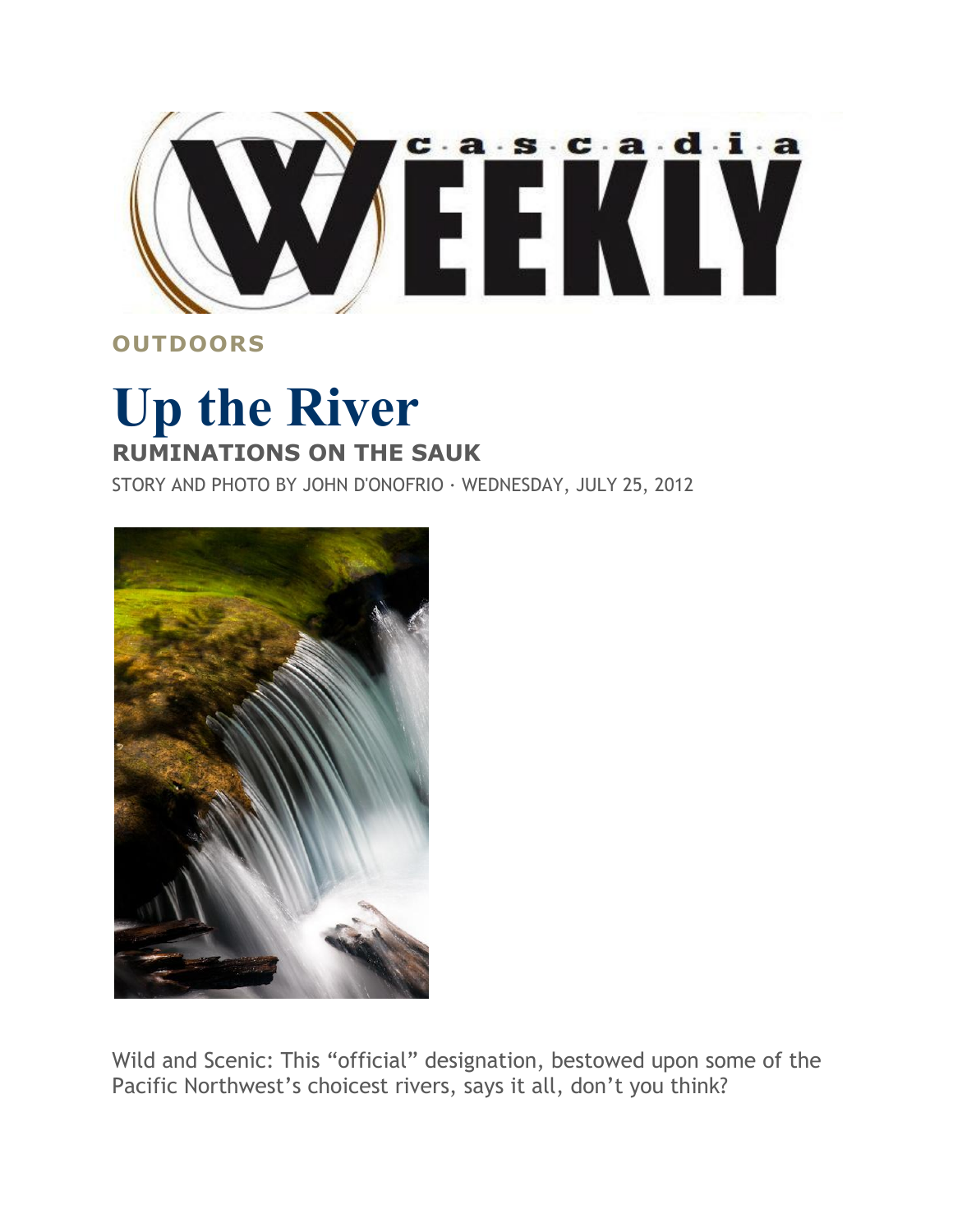After all, the "scenic" part of the title promises beautiful tumbling water muscling its way beneath banks of luxurious and verdant forest. So far, so good. But it's the "wild" part that really turns my crank.

The energy, the rip-roaring *joie de vivre* of crashing whitewater, froth airborne in the morning sun—that's what really gets me going. All those negative ions, that rush of wind off the water and the freshest wind ever. It stimulates the brain.

The Skagit Wild and Scenic River System was established by Congress in 1978. Including the Skagit, Sauk, Suiattle, and Cascade rivers, it encompasses more than 150 river miles of more-or-less untamed watercourses—a veritable fantasyland of aquatic wonders. Swift, turquoise water beneath the forest canopy and milky glacial torrents plunge down from the snowbound heights, engorged by the heat of the summer sun.

It was time to go up the river.

Jesse and I headed up the Mountain Loop Highway, south out of Darrington, beside the blue-green Sauk. The summer sun sparkled on the exuberant water as we drove through shadow-stippled forest, quickly leaving the pavement behind.

We pulled off the road and set up camp beside the wild rumpus of the river in a hidden grove of ancient cedars, branches covered in velvety moss. The Sauk was roaring with snowmelt after a string of hot, sunny days. Mostly foam with swirling eddies, like nebulae, behind the rocks that rose like resolute fangs in the amaranthine flow, it pulsed like the heartbeat of the Earth.

We climbed down the rocks to the river's edge and plunged ourselves into the torrent with unrestrained whooping, hanging on to rocks in the whipsaw current, enlightened by the icy water (instant ice cream headache).

We dried off on the riverbank in the late afternoon sun and contemplated the landscape. The Sauk River Country is quintessentially Pacific Northwest, with thickly forested slopes rising from the deep, dark river valleys to snow-dappled ramparts.

The river itself is free-spirited, all froth and tumult, dancing through sunshine and shadow. It produces an overpowering sound. When camping